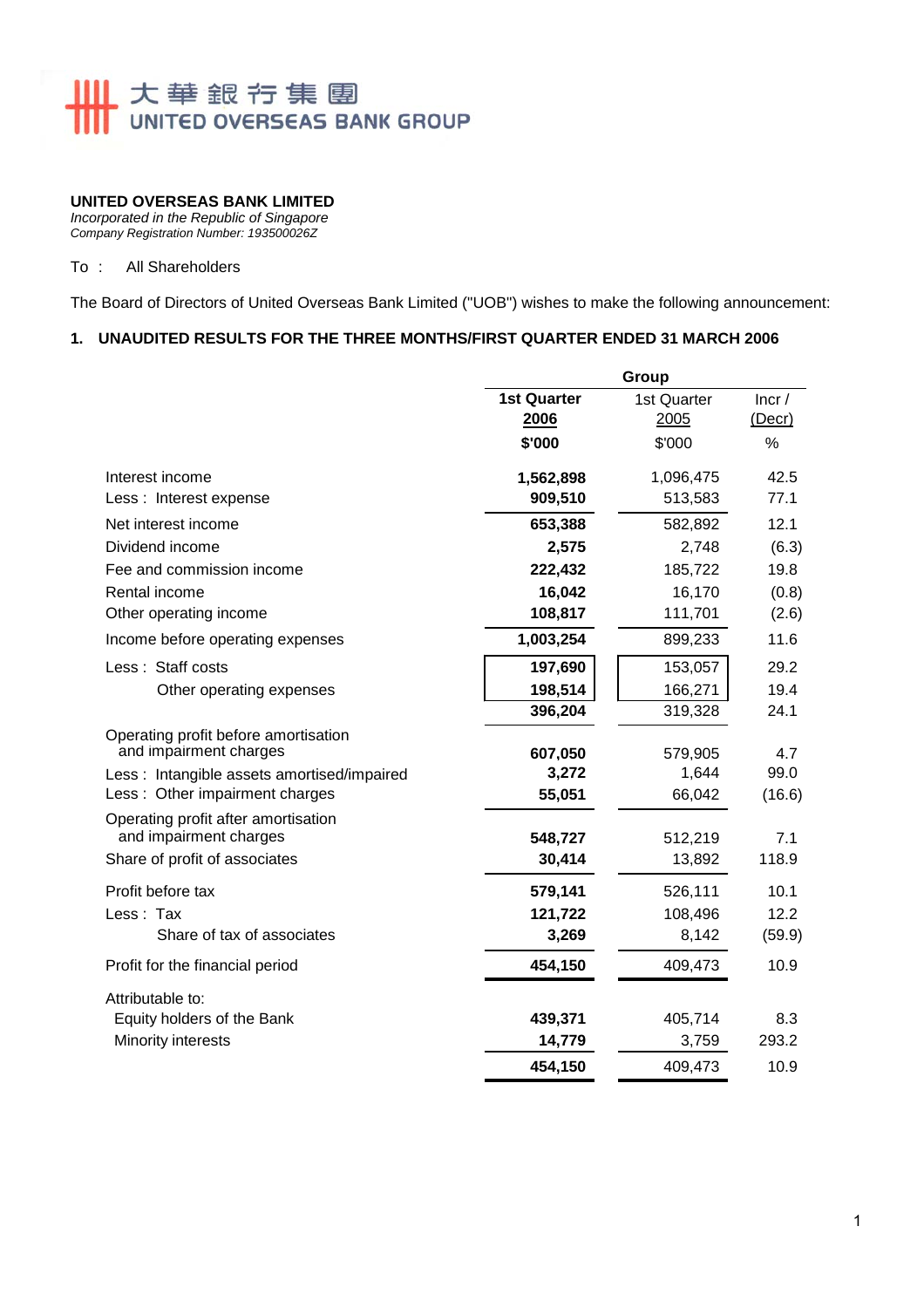# **Ⅲ 大華銀行集團**

## **2. SELECTED BALANCE SHEET DATA**

|     |                                                                                 | Group       |             | <b>Bank</b>              |             |             |                 |
|-----|---------------------------------------------------------------------------------|-------------|-------------|--------------------------|-------------|-------------|-----------------|
|     |                                                                                 | 31-Mar-06   | 31-Dec-05   | Incr/<br>(Decr)          | 31-Mar-06   | 31-Dec-05   | Incr/<br>(Decr) |
|     |                                                                                 | \$'000      | \$'000      | %                        | \$'000      | \$'000      | $\%$            |
| (a) | <b>Assets</b>                                                                   |             |             |                          |             |             |                 |
|     | <b>Total assets</b>                                                             | 154,611,891 | 145,072,770 | 6.6                      | 129,735,245 | 121,447,612 | 6.8             |
|     | Loans and advances including                                                    |             |             |                          |             |             |                 |
|     | trade bills to non-bank customers                                               | 67,444,798  | 67,142,153  | 0.5                      | 51,230,431  | 51,274,865  | (0.1)           |
| (b) | <b>Liabilities</b>                                                              |             |             |                          |             |             |                 |
|     | Deposits of non-bank customers                                                  | 88,138,200  | 85,502,760  | 3.1                      | 68,564,071  | 66,481,295  | 3.1             |
|     | Total deposits including                                                        |             |             |                          |             |             |                 |
|     | banker deposits                                                                 | 123,662,464 | 114,958,291 | 7.6                      | 104,694,850 | 96,889,767  | 8.1             |
|     | Subordinated debts (unsecured)                                                  |             |             |                          |             |             |                 |
|     | - Due after one year                                                            | 5,395,493   | 5,616,585   | (3.9)                    | 6,063,609   | 6,317,845   | (4.0)           |
|     | Other debts issued                                                              |             |             |                          |             |             |                 |
|     | - Due within one year (secured) *                                               | 829,959     | 838,556     | (1.0)                    |             |             |                 |
|     | - Due within one year (unsecured)                                               | 96,015      | 177,494     | (45.9)                   |             | 61,300      | <b>NM</b>       |
|     | - Due after one year (unsecured)                                                | 466,932     | 475,655     | (1.8)                    | 448,402     | 454,849     | (1.4)           |
| (c) | <b>Equity</b>                                                                   |             |             |                          |             |             |                 |
|     | Ordinary share capital <sup>^</sup>                                             | 2,399,733   | 2,395,203   | 0.2                      | 2,399,733   | 2,395,203   | 0.2             |
|     | Subsidiary preference share capital                                             | 831,550     | 831,550     | $\overline{\phantom{a}}$ |             |             |                 |
|     | Total shareholders' equity                                                      | 15,453,005  | 14,928,662  | 3.5                      | 12,771,025  | 12,481,769  | 2.3             |
| (d) | Net asset value                                                                 |             |             |                          |             |             |                 |
|     | Net asset value per ordinary<br>share as at end of the financial<br>period (\$) | 10.08       | 9.71        | 3.8                      | 8.33        | 8.12        | 2.6             |

\* These debts are issued by Archer 1 Limited, a special purpose entity ("SPE") of the Group, and secured by a floating charge on all the assets of the SPE.

^ Following the enactment of the Companies (Amendment) Act 2005 which took effect on 30 January 2006, the share premium reserve and capital redemption reserve have become part of the ordinary share capital. Accordingly, comparative figures have been restated to conform to the current period's presentation.

NM: Not meaningful.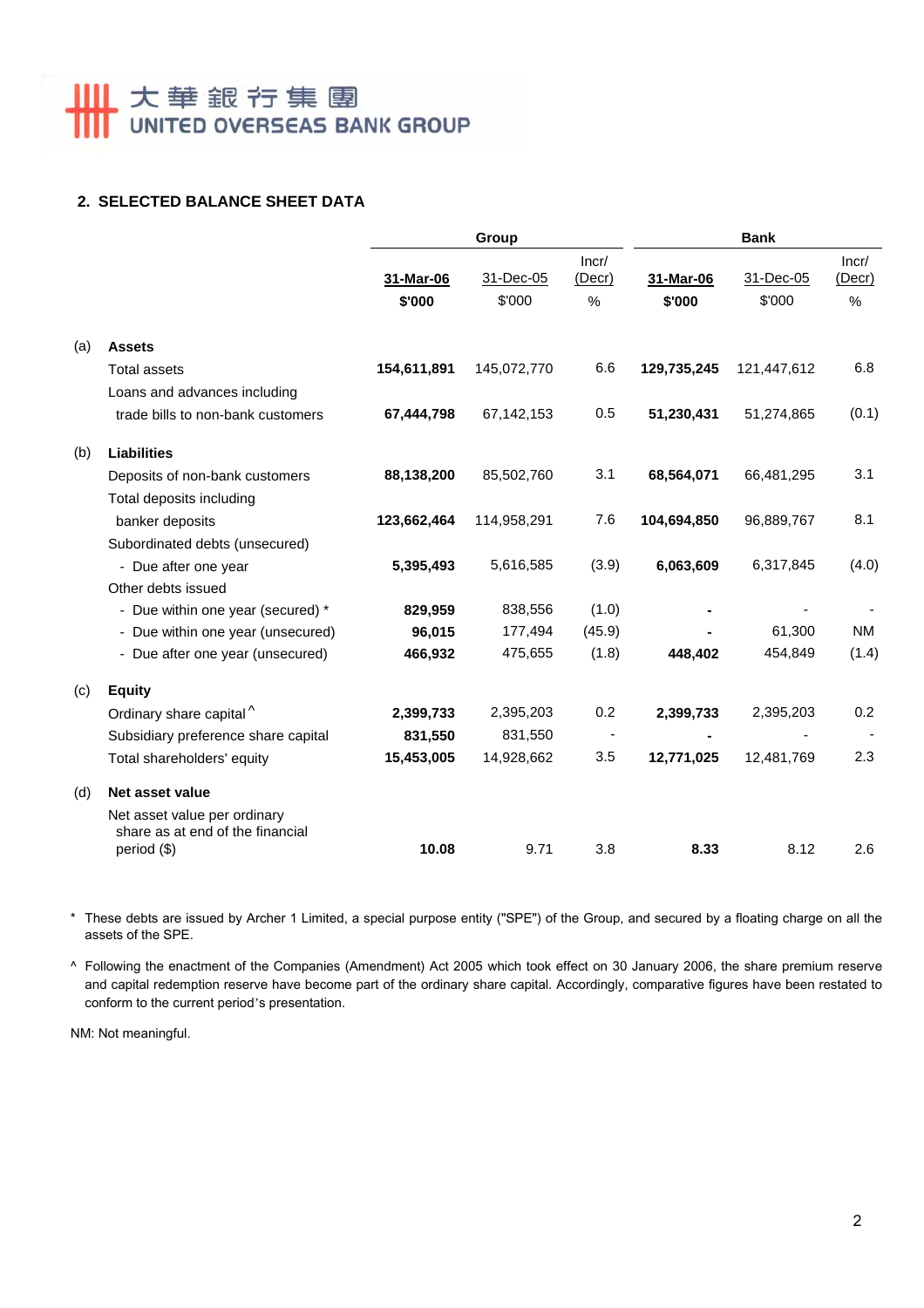# **Ⅲ 大華銀行集團**

## **3. OTHER INFORMATION**

| <b>1st Quarter</b><br>2006<br>36,202 | 1st Quarter<br>2005<br>35,190                                                                       | Incr/(Decr)<br>$\frac{0}{0}$<br>2.9                               |
|--------------------------------------|-----------------------------------------------------------------------------------------------------|-------------------------------------------------------------------|
|                                      |                                                                                                     |                                                                   |
|                                      |                                                                                                     |                                                                   |
| 11.9                                 | 11.8                                                                                                | 0.8<br>0.8                                                        |
| 114.6                                | 105.6                                                                                               | 8.5                                                               |
| 114.6                                | 105.6                                                                                               | 8.5                                                               |
| issued/(cancelled)                   | No. of new shares<br>that would have been issued<br>upon the exercise of all<br>outstanding options |                                                                   |
|                                      | 12.0                                                                                                | 11.9<br>$A + 24$ $M_{\odot}$ $A$ $C$ $A + 24$ $M_{\odot}$ $A$ $C$ |

|                                                                                |             |           | At 31-Mar-06 At 31-Mar-05 |
|--------------------------------------------------------------------------------|-------------|-----------|---------------------------|
| Exercise of share options<br>granted under the UOB<br>1999 Share Option Scheme | 349,000     | 2,121,000 | 3,991,000                 |
|                                                                                |             |           |                           |
| Shares purchased under                                                         |             |           |                           |
| share buy-back program                                                         | (4,858,000) |           |                           |
|                                                                                | (4,509,000) |           |                           |

\* Computed on an annualised basis.

# Calculated based on profit attributable to equity holders of the Bank net of subsidiary preference share dividend incurred for the financial period.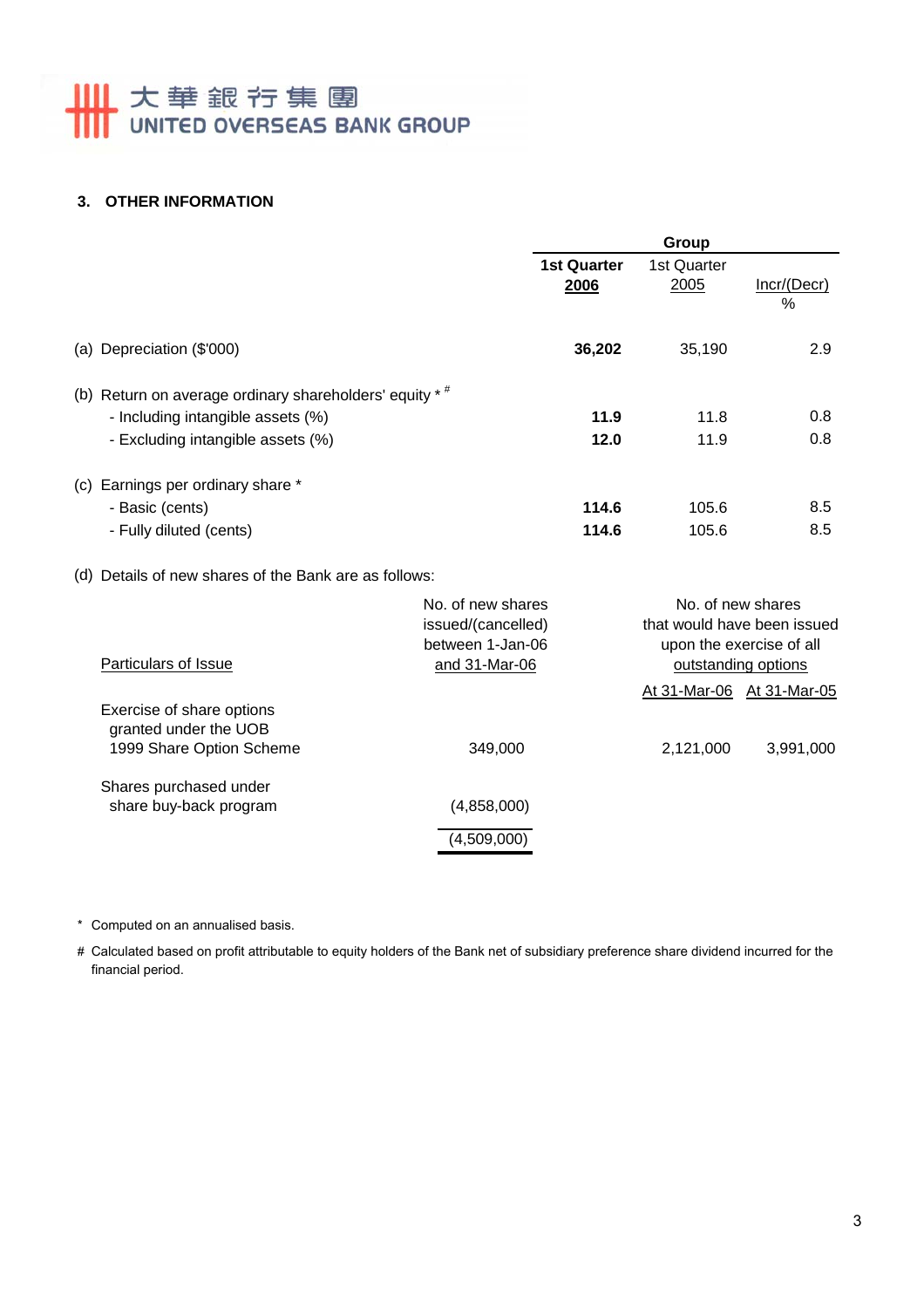# 大華銀行集團 UNITED OVERSEAS BANK GROUP

#### **4. REVIEW OF PERFORMANCE**

The financial statements are presented in Singapore dollars and have been prepared in accordance with Singapore Financial Reporting Standards ("FRS"), including the modification of the requirements of FRS39 Financial Instruments: Recognition and Measurement in respect of loan loss provisioning by Notice to Banks No. 612 "Credit Files, Grading and Provisioning" issued by Monetary Authority of Singapore. The same accounting policies and computation methods have been adopted for the first quarter of 2006 as those adopted in the audited financial statements for the financial year ended 31 December 2005.

- (a) The Group's net profit after tax increased 8.3% to \$439 million in the first quarter of 2006 ("1Q06") from \$406 million in the first quarter of 2005 ("1Q05"). The increase was mainly due to higher net interest income, higher fee and commission income, higher share of associates' profits and lower impairment charges. These were partly offset by higher operating expenses.
- (b) Total income increased 11.6% to \$1,003 million in 1Q06 from \$899 million in 1Q05, primarily due to higher net interest income on increased loan volume, and higher fee and commission income mainly from fund management and trade-related activities.
- (c) The Group's total operating expenses increased 24.1% to \$396 million in 1Q06 compared to \$319 million in 1Q05. Staff costs increased 29.2% to \$198 million and other operating expenses increased 19.4% to \$199 million, attributed partly to the consolidation of Bank Buana's operating expenses. Expense-to-income ratio of the Group was 39.5% in 1Q06 compared to 35.5% in 1Q05.
- (d) Other impairment charges of \$55 million in 1Q06 was 16.6% lower than the \$66 million in 1Q05, largely due to write-back of impairment charges on other assets.
- (e) Share of pre-tax profit of associates increased 118.9% to \$30 million in 1Q06 from \$14 million in 1Q05, attributed mainly to higher contributions from major associates.
- (f) The Group's net loans and advances to customers of \$67,445 million as at 31 March 2006 were 0.5% higher than the \$67,142 million as at 31 December 2005. Group non-performing loans ("NPLs") increased 0.5% to \$3,950 million as at 31 March 2006 from \$3,931 million as at 31 December 2005. Group NPL ratio remained unchanged at 5.6% as at 31 March 2006 from 31 December 2005. Of the total Group NPLs as at 31 March 2006, \$2,211 million or 56.0% were secured by collateral, and \$2,594 million or 65.7% were in the Substandard category.
- (g) Total cumulative impairment of the Group increased 0.8% from \$2,714 million as at 31 December 2005 to \$2,736 million as at 31 March 2006. Collective impairment as at 31 March 2006 was \$1,272 million or 46.5% of total cumulative impairment. The total cumulative impairment as at 31 March 2006 provided a coverage of 69.3% against Group NPLs, as compared to the 69.0% as at 31 December 2005. As at 31 March 2006, unsecured NPLs were 157.3% covered by total cumulative impairment, compared to the 159.4% as at 31 December 2005.
- (h) Total assets of the Group as at 31 March 2006 were \$154,612 million, representing a growth of 6.6% over the \$145,073 million as at 31 December 2005.
- (i) Shareholders' equity of the Group as at 31 March 2006 was \$15,453 million, representing an increase of 3.5% over the \$14,929 million as at 31 December 2005. Consequently, the Group's net asset value per share improved to \$10.08 as at 31 March 2006 from \$9.71 as at 31 December 2005.
- (j) As at 31 March 2006, the Group's total Capital Adequacy Ratio ("CAR") of 16.0% was 6.0% points above the minimum 10% set by Monetary Authority of Singapore. It was 0.1% point lower than the total CAR of 16.1% as at 31 December 2005.